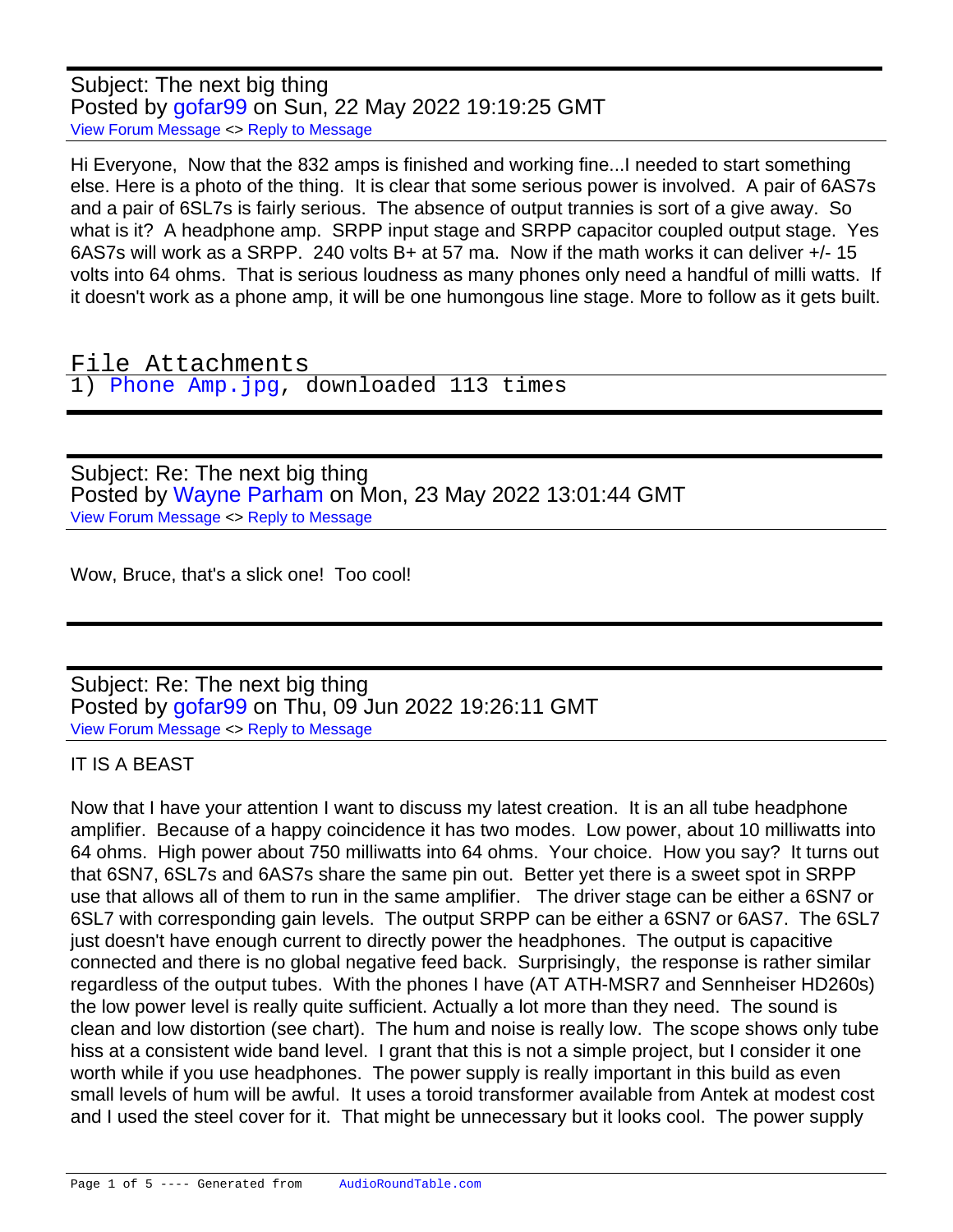is full wave with several filter sections. The last one is a FET capacitor multiplier. I used a number of poly type caps at first but had to add an additional electrolytic in one section. You can probably use all electrolytics with poly bypass capacitors and get the same results. The heaters are elevated by about 1/3 of the B+. The B+ with all 6SN7s is about 260 and is about 200 with the 6AS7s outputs. If you use the 6AS7s be aware that they have high current heaters. About 2 amps each. The difference in B+ current is from 5 ma for the 6SN7s to 65 ma for the 6AS7s. I would expect higher power output level with phones that are over 64 ohms.

DATA

6SN7/6SN7 at 64 ohms load 0.5VRMS (about 4 milliwatts) S/N -80 dbv 20HZ distortion at 100HZ, 1KHZ, 20KHZ below 0.5% 20HZ to 20KHZ +0/-0.6db, -1.3 db at 100KHZ

6SN7/6AS7 at 64 ohms load Max output is 7 volts RMS  $S/N$  -76 dbv 20H to 20KHZ +0/-0.7 dbv Distortion at 1000HZ at 1 volt (15mw) 0.38% 2 volts (65mw) 0.7% 3 volts (140mw) 1.05% 4 volts (240mw) 1.2% 6 volts (560mw) 2.8% 7 volts (760mw) 3.7%

## NOTES

All distortion measurements made on a HP Distortion Analyzer Source is a Tenma signal generator with a residual distortion level of 0.25% This combination results in distortion values that are likely higher than indicated The load in all cases was a non-inductive 64 ohm resistor Signal to noise levels were obtained from a PC scope in spectral analysis mode

File Attachments 1) [6AS7 Phone Amp June 9 2022.jpg,](https://audioroundtable.com/forum/index.php?t=getfile&id=3070) downloaded 82 times

Subject: Re: The next big thing Posted by [Wayne Parham](https://audioroundtable.com/forum/index.php?t=usrinfo&id=5) on Thu, 09 Jun 2022 23:35:29 GMT [View Forum Message](https://audioroundtable.com/forum/index.php?t=rview&th=23430&goto=95670#msg_95670) <> [Reply to Message](https://audioroundtable.com/forum/index.php?t=post&reply_to=95670)

Dude, that's so cool! And it is a "mighty-mouse" - plenty of punch for a headphone amp!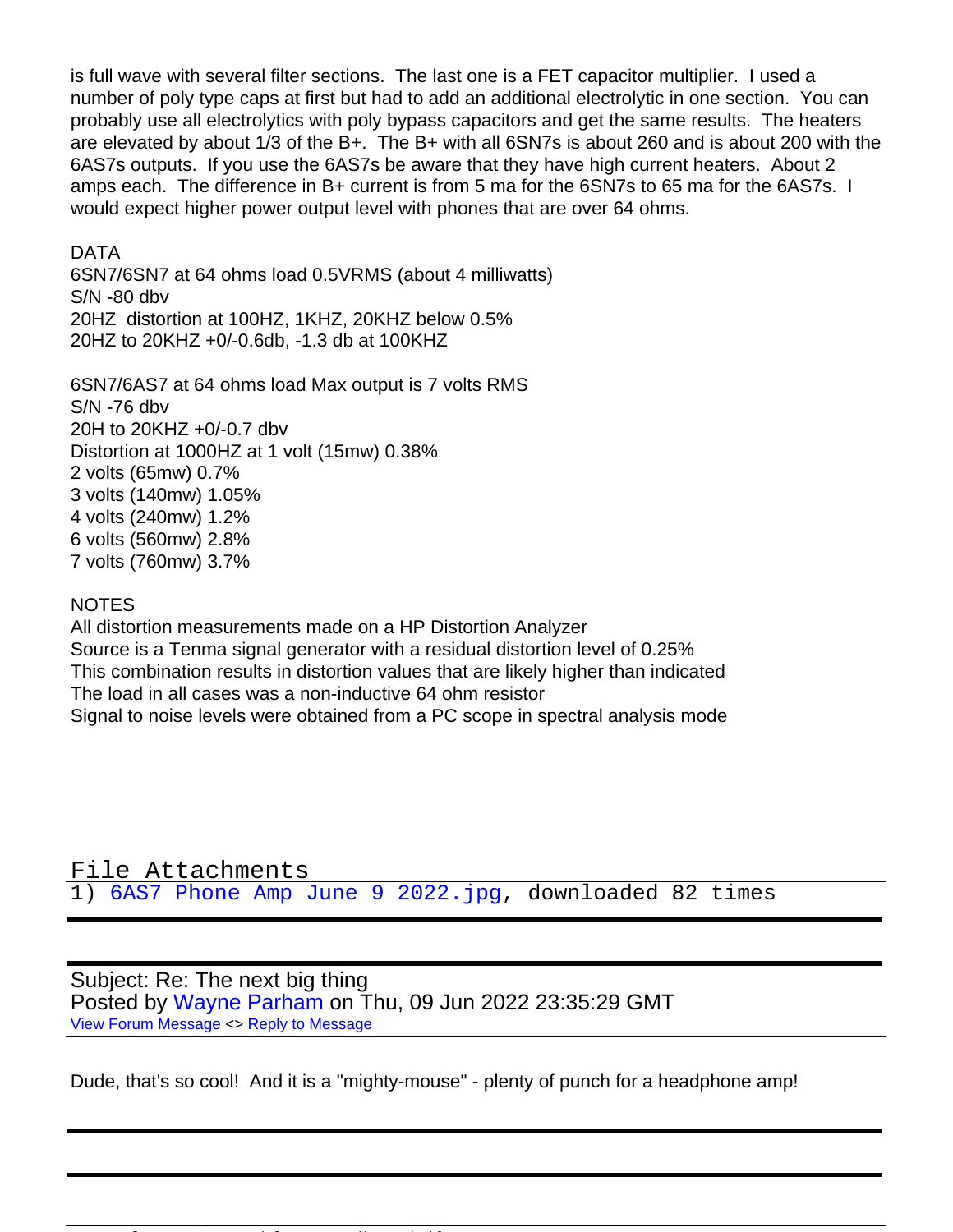Go, ever thought about all polys, even if solens, or better yet Mundorf EVOs? I have found changing out the last electrolytic with poly made the biggest difference.

Just a thought. Good luck.

pos

## Subject: Re: The next big thing Posted by [gofar99](https://audioroundtable.com/forum/index.php?t=usrinfo&id=3806) on Sat, 11 Jun 2022 02:27:20 GMT [View Forum Message](https://audioroundtable.com/forum/index.php?t=rview&th=23430&goto=95672#msg_95672) <> [Reply to Message](https://audioroundtable.com/forum/index.php?t=post&reply_to=95672)

Hi, initially it was all polys. I found the hum level rather high though. Tinkering with it (that is high tech terminology for trying stuff) I found that paralleling the second filter with 100uf additional capacitance made it super quiet. Since 100uf 350v polys are both costly and huge I used an electrolytic. So that section has both a 33uf poly and a 100uf electrolytic. All the other caps except for the 330uf outputs and 100uf cathode bypass are poly types. My scope on spectrum analysis mode shows the 60 and 120 HZ from the PS now non-existent and buried in the residual tube noise. The 330uf output caps are NOS Sprague that I discovered in a surplus store a while back. They sound nice. The power supply polys BTW are by Audyn and are audio grade typically used in crossovers. I have used them in a number of builds and they do really well there. The coupling caps are Auricaps. After many years of building stuff I have found components that do the job well. I often use Audyn Copper caps, Jantzen Silver caps, Auricaps (standard and XO), K40-Y9 PIOs, and occasionally FT-4 teflons. My choice for cathode bypass is Silmic IIs. I used to use Black Gates, but they are not easy to get any longer. My choices all go back to the affordable diy nature of the projects I design. I go for great bang for the buck. Premium sound but at a price others can duplicate it. It is possible to "upgrade" any of my projects with high end parts and double or triple the cost. I would suspect strongly that 99% of listeners would not be able to tell which was the upgrade and which was not. I recommend that folks use ones they like (and can afford).

## Subject: Re: The next big thing Posted by [gofar99](https://audioroundtable.com/forum/index.php?t=usrinfo&id=3806) on Sat, 11 Jun 2022 02:53:00 GMT [View Forum Message](https://audioroundtable.com/forum/index.php?t=rview&th=23430&goto=95673#msg_95673) <> [Reply to Message](https://audioroundtable.com/forum/index.php?t=post&reply_to=95673)

Hi everyone. I get questions about SRPP stages frequently. I hope the following will help make sense of it for you. If not I tried. If anyone was curious about the distortion levels in the 6AS7 mode.... Really it is sort of simple. Two things factor into this. First there is no global negative feedback to reduce it. I am not fond of NFB to fix things so I use as little or none as possible. Generally only for stability. Second is a bit more obscure unless you work with SRPP stages all the time. They were most often found in the deflection circuits of CRT based TVs. This required a huge voltage swing, decent amount of power and linearlity was not really all that important. They did fine at that. For audio use the non-linear action manifests itself as distortion. So, most folks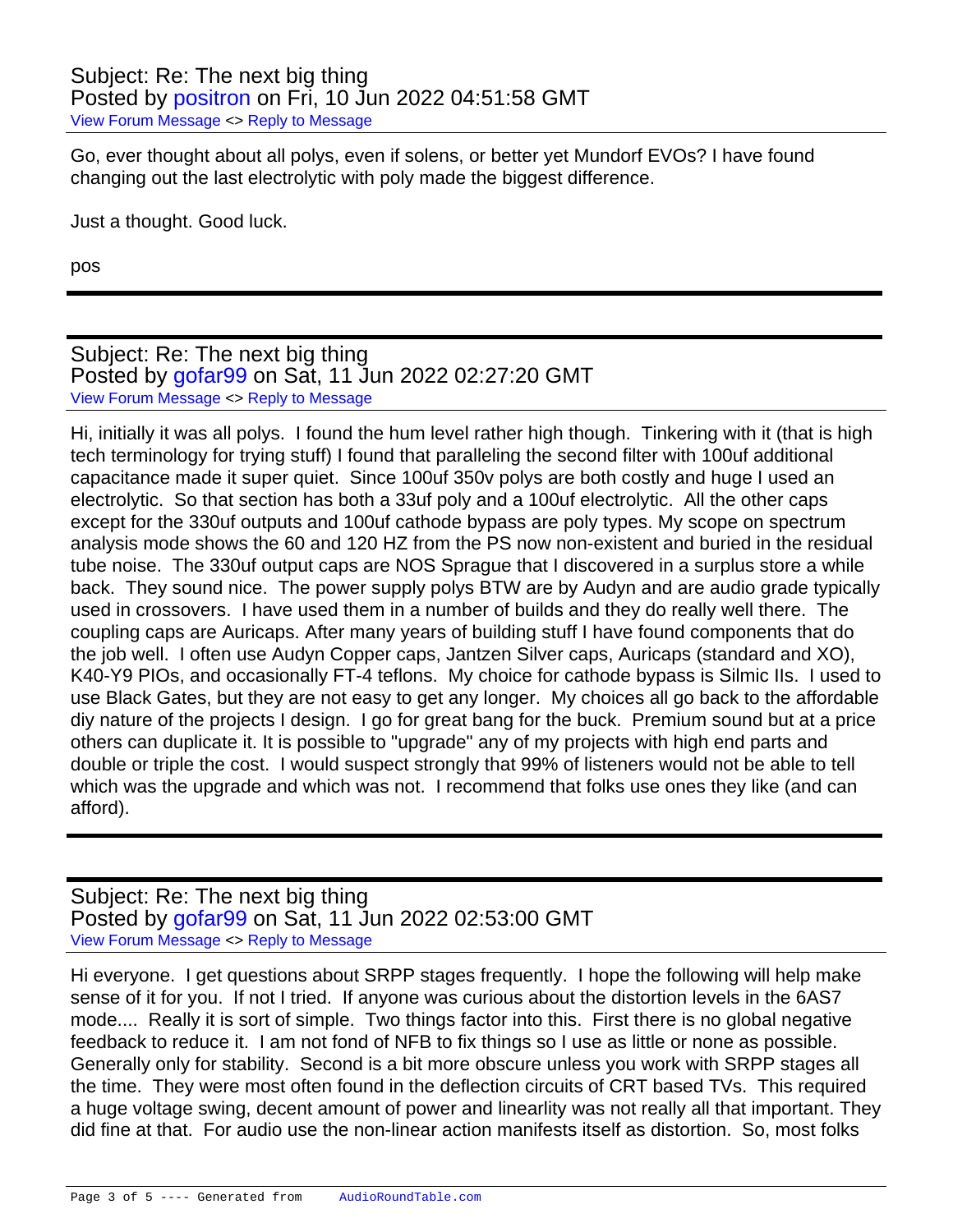and I am included in this use them only for voltage gain. They are really good at that and can develop very large voltage swings. A drawback is that their gain is restricted to about half the amplification factor of the tubes used. Often called a half mu design. When called upon to deliver current the old problem of non-linear behavior shows up. The "secret" if you want to call it that is to keep the current demand relatively low and carefully chose the load impedance. Too low and it can't deliver the power, ask for too much current and it gets non-linear. So the distortion levels in the amp are directly a function of the current demand. In this case they are rather reasonable up to about 1/2 watt. The thing to remember is that you don't listen to the maximum power level, music is not like that and more often than not the actual average listening level is at most 5-10% of that. So even with low sensitivity phones the 500 milliwatt level will nearly never be needed. 8)

Subject: Re: The next big thing Posted by [gofar99](https://audioroundtable.com/forum/index.php?t=usrinfo&id=3806) on Sat, 25 Jun 2022 02:54:16 GMT [View Forum Message](https://audioroundtable.com/forum/index.php?t=rview&th=23430&goto=95713#msg_95713) <> [Reply to Message](https://audioroundtable.com/forum/index.php?t=post&reply_to=95713)

Hi everyone, an update. I built a second version and am listening to it as I type. About 99% the same, but with Auricap XO coupling caps and a revised grounding system. All the specs are the same except that both variants are now about 6 db quieter. They were just fine before. Now the 6AS7 version is at -94db wide band with a single peak at 60HZ of -82. That is IMO really quiet. There is no hum or noise. I redid the response curves. Still -0.7db at 20HZ, but the amps are flat to 100K HZ. The deviations are within the limits of the measuring set up (about 0.05db). The Bode plot is like a ruler straight line. The sound is really nice. I'll post the updated schematic and some photos when I get a chance. This is IMO the cleanest headphone amp I have ever heard. I don't usually like them as they seem to lack the sound qualities I like. This one is different.

Subject: Re: The next big thing Posted by [Wayne Parham](https://audioroundtable.com/forum/index.php?t=usrinfo&id=5) on Sat, 25 Jun 2022 14:16:34 GMT [View Forum Message](https://audioroundtable.com/forum/index.php?t=rview&th=23430&goto=95714#msg_95714) <> [Reply to Message](https://audioroundtable.com/forum/index.php?t=post&reply_to=95714)

Anxious to see the new schematic. I thought the last one was simple, clean and elegant. To have improved upon it - if even only slightly - is an Nth degree thing. Super cool!

What grounding method did you use? Star? Plane? Hybrid?

Subject: Re: The next big thing Posted by [gofar99](https://audioroundtable.com/forum/index.php?t=usrinfo&id=3806) on Sat, 25 Jun 2022 18:58:44 GMT [View Forum Message](https://audioroundtable.com/forum/index.php?t=rview&th=23430&goto=95716#msg_95716) <> [Reply to Message](https://audioroundtable.com/forum/index.php?t=post&reply_to=95716)

Hi Everyone. BTW...I changed the name. (harmony one) I attached a schematic with mark ups. Some components are numbered so you can relate to the photos. Red arrows are pointing to changes. The large circle in the middle is the main ground point. Everything goes to it. The "H"